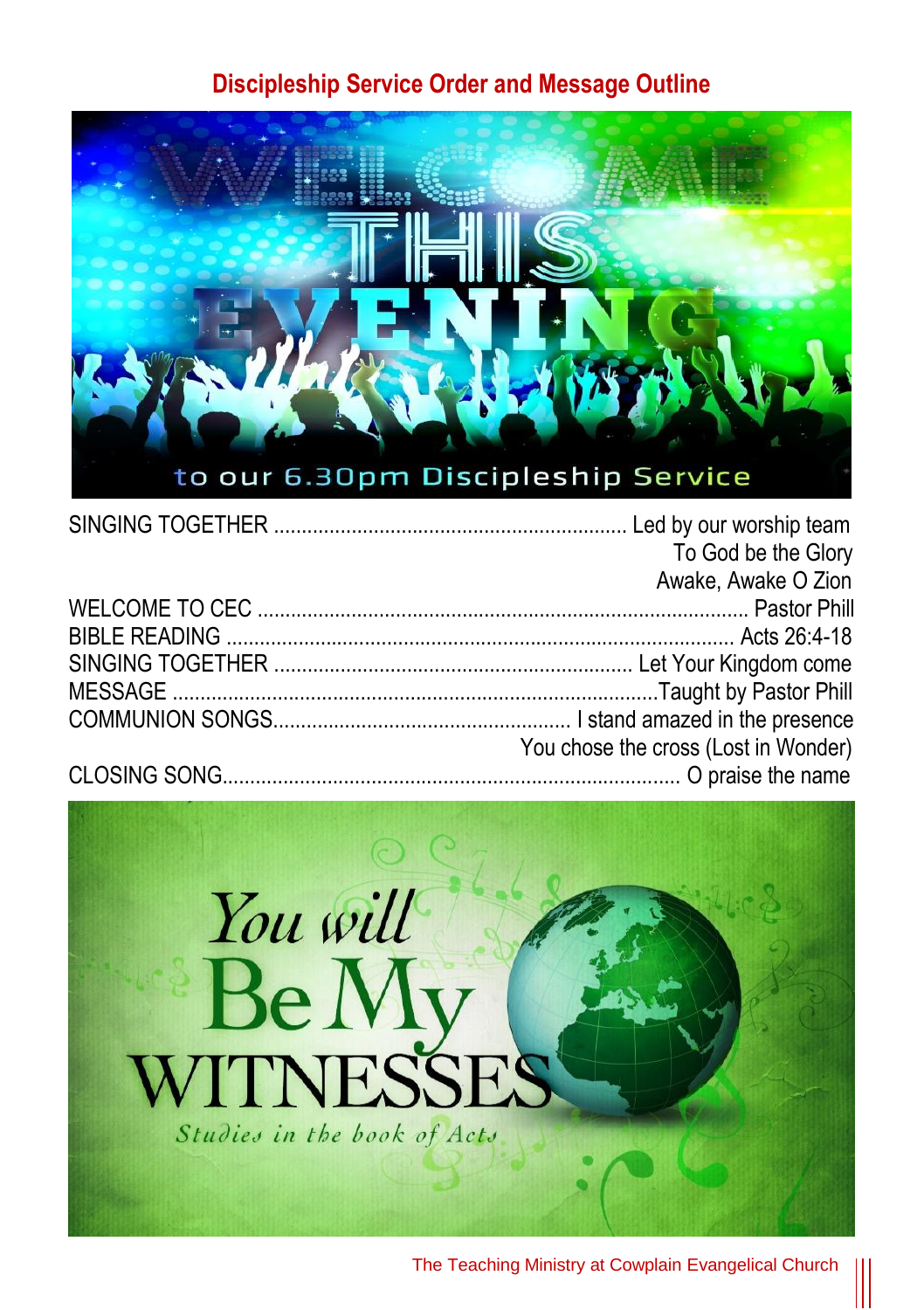## **You will be my witnesses#72 A Christ centred testimony Acts 26:4-18**

## **Introduction**

Mark 16:15

Acts 26:16-18

Ephesians 6:19-20

| 1. The        | regarding Paul's testimony. |
|---------------|-----------------------------|
| Acts 25:13-22 |                             |

**2. The \_\_\_\_\_\_\_\_\_\_\_\_\_\_\_\_\_\_\_\_\_ of Paul's testimony.** Acts 25:23-27

**3. The \_\_\_\_\_\_\_\_\_\_\_\_\_\_\_\_\_\_\_\_\_ of Paul's testimony.** Acts  $26:1$ 

Acts 26:2-3

 $\parallel$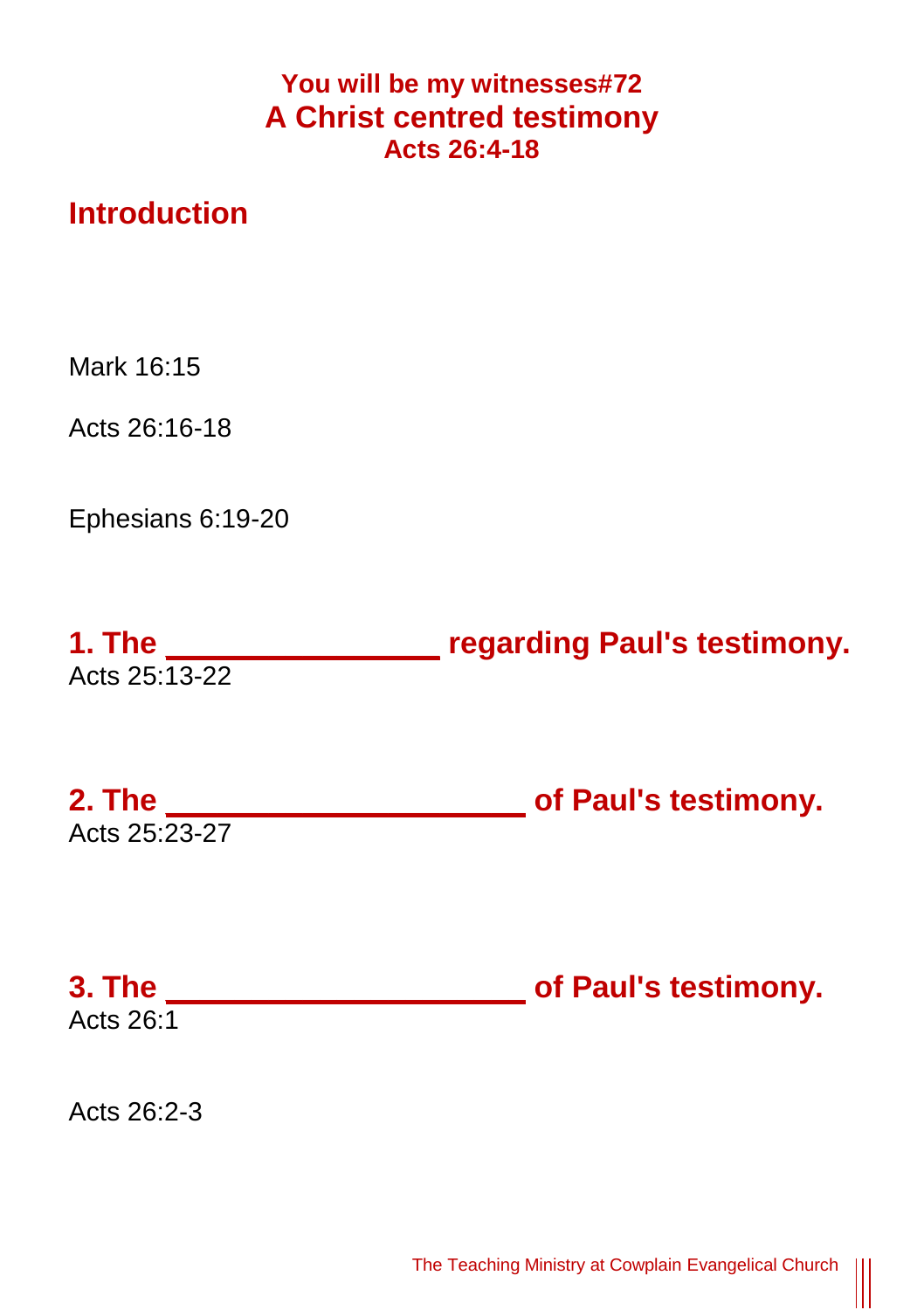**1. Paul's \_\_\_\_\_\_\_\_\_\_\_\_\_\_\_\_\_\_\_\_\_.** Acts 26:4-5

**2. Paul's \_\_\_\_\_\_\_\_\_\_\_\_\_\_\_\_\_\_\_\_\_.** Acts 26:6

Acts 26:7-8

**3. Paul's \_\_\_\_\_\_\_\_\_\_\_\_\_\_\_\_\_\_\_\_\_.**

Acts 26:9-10

Acts 26:11

**4. Paul's \_\_\_\_\_\_\_\_\_\_\_\_\_\_\_\_\_\_\_\_\_.**

Acts 26:12-14

Acts 26:15

|||